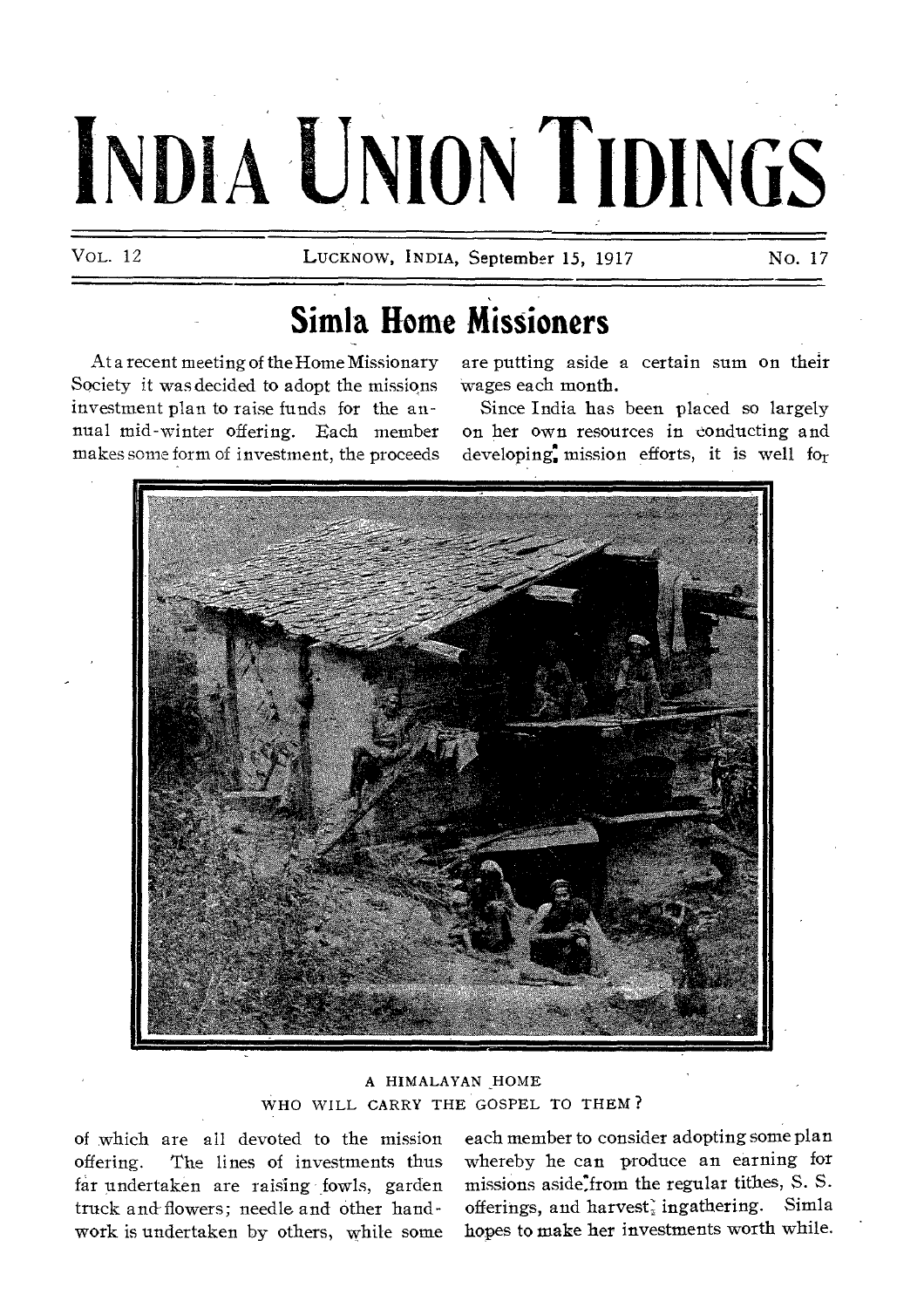The Good Health League is conducting activities on more extensive lines as indicated by the following committees appointed for active cooperation with the local Health Officer and other health, temperance and social reform activities.

*Committees APPointed:* 

Temperance.

Anti -cigarette.

Hygiene and Sanitation.

Boy Welfare Work.

A temperance rally is to be conducted by the League on Tuesday, September 18th, in Masonic Hall. H. C. MENKEL, M. D.

## **Perspective in Bible Study**

,As a -rule, Adventists have a general view of the Bible with which to start. From infancy we have heard and studied the Scriptures and know the relations of one to another. When we use texts we generally know the context well enough to avoid making serious mistakes.

Yet there is a danger here. We have been accused of using texts out of their: context. There are portions of Job which cannot be, safely used as doctrine,  $\phi_{\text{tot}}^{\text{max}}$ although the record is inspired, there are many verses in the book, the words of Job's comforters, concerning which God wrote in the final chapter, "Ye have not spoken" of Me the thing that is  $\text{right."}$  A casuall reader might use these words carelessly and bring reproach to God's cause.

By careful reading, we might find that we have been guilty of using other texts without proper regard for their setting. 'As has often been recommended, we would find much comfort, help, and a broadening view of the Holy Scriptures by sitting down and reading whole books at one time. This would help us to realize the historical setting-and enable us not to try to apply every statement of Old Testament prophecy to some modern invention, or call it a prophecy of present-day conditionS. The Lord gave many local prophecies, which, if properly studied, will be as helpful to our spiritual natures as though we tried to apply them to events in our own day. Some of them have double applications. Furthermore, we find **that among** these strictly local prophecies there are others introduced by, "In the last days it shall come to pass." But only prayerful, careful study will enable us to discern aright and to be sure that our applications are in harmony with God's original purpose in giving them.

### **Use of the Testimonies**

**Among** us as a people, the use of the Testimonies is common, and it is right that it should be. Testimony studies are certainly excellent helps and it would be profitable if we could have more of them. Bat again, as in Bible\_ study, perspective 'is necessary. Most of us, I trust all, have a'broad enough knowledge of the WOrd of God to avoid making serious errors in the use of texts of Scripture. But is this true in the case of the Testimonies? How many of us have taken these inspired writings and read them thoroughly enough, so that we know the context of every statement we have occasion to use? In fact, one would sometimes: think that quotations are made without so much as reading the paragraph from which . the sentence is taken.

Often, testimonies have been given for particular circumstances, and to apply them in all circumstances is folly and does the author injustice. On the other hand, let none think that because a testimony has been given, applying<sup>7</sup> to a particular case, that the principles involved do not concern him.

We should read carefully the context of every quotation- we.use, the whole testimony if possible. **In** using such- quotations we

 $\overline{2}$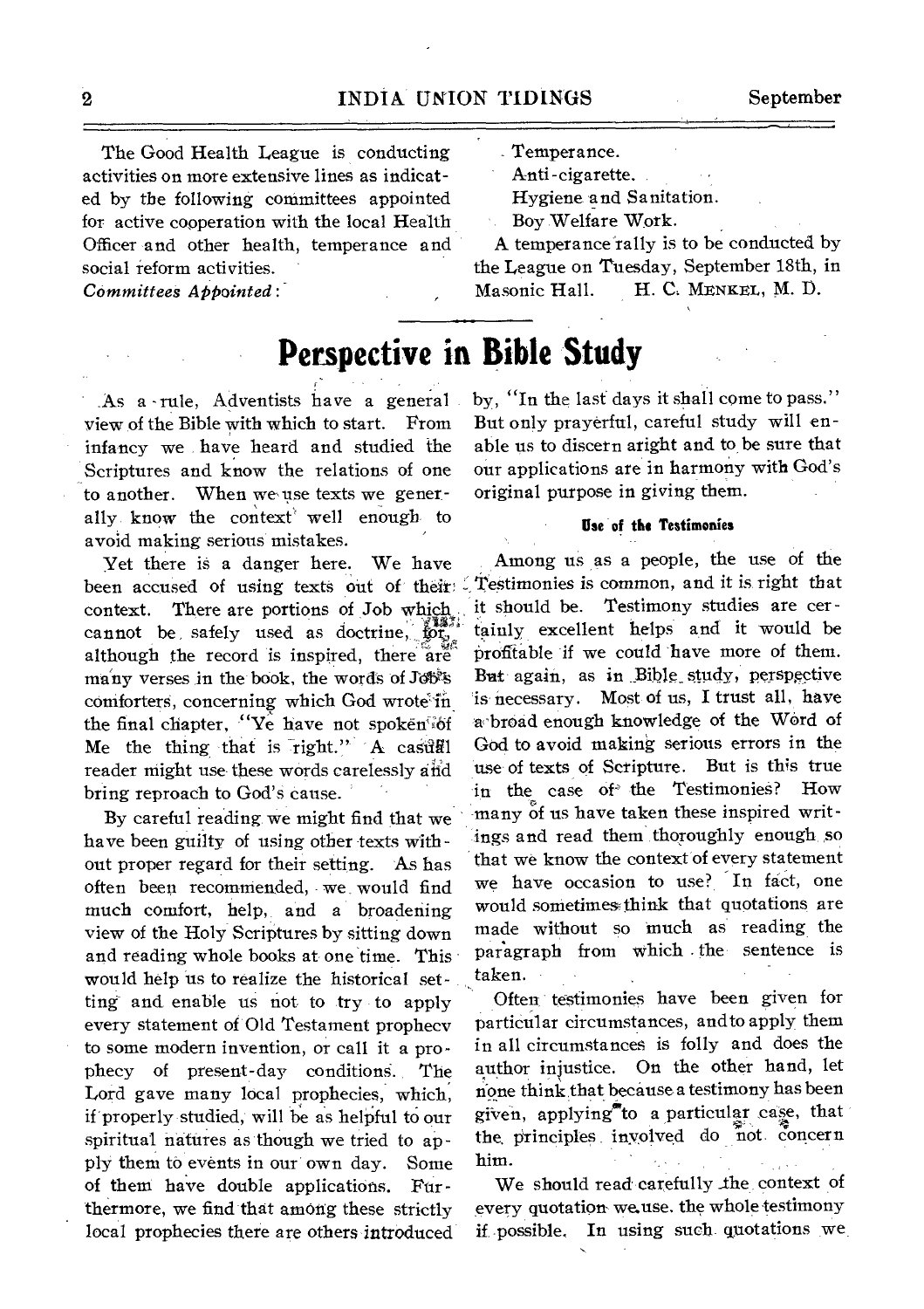should use enough of the quotation to give the author's thought, or at least we should give a synopsis of the author's context. By so doing we .shall avoid fanaticism, which is far from the purpose for which the Testimonies have been written.

For example, one may, knowing it is wrong to wear flowers and feathers, quote numerous statements to support the point, and yet continue to load the hat with abundance of showy and expensive ribbon and wear a large<sup>9</sup>amount of laces. Yet by careful study  $^{\mathbf{F}}$  we find that the latter is equally forbidden. Others may consider one article of diet harmful and quote extract which seem to prove their position, and yet continue to use other-foods quite as harmful as the one discarded. Let us rightly divide "the word of truth." Let us thoroughly study the Testimonies. Let us read them through, it possible, for in them is instruction for our day and time. But let us be more careful about going the index and looking up subjects, and then hastily putting down a sentence or two which seems to prove our point. To do so with other books would not be considered as using good judgment; then why should we continue to mutilate the inspired word in such a manner? After careful reading of the context we might change our minds on some subjects which have been apparently proved by the method above mentioned. F. W. SMITH.

# **Our Licentiates Excepted**

## " Missioner's License. Important Military Case at Exeter. An Adventist." **"Excepted. Exeter-Bench and Seventh-day Adventist."**

Such are the headlines 'of two articles one in the Exeter "Express and Echo," of May 24, 1917, and the other in the "Devon and Exeter Gazette," of May 25, 1917. This interesting case concerning military service was heard before the Exeter Police Court on Thursday morning, May 24, 1917. Brother F. L. Chapman, a licensed minister of the South England. Conference of Seventhday Adventists, "was summoned for being a person belonging to the Army Reserve,  $failing''to" appear" when called''up."$ 

"Chapman pleaded not guilty."

"Lieut. Fursdon, recruiting officer at Exeter, stated that defendant was now living in Exeter. He was given absolute exemption<sup>th</sup>y the Watford Rural Tribunal on March 1, 1916, on the ground that he was a theological and missionary student at the Stanborough Park Missionary College at Watford. Afterwards he removed to Exeter, and on April 21, 1917, the certificate granted at Watford was withdrawn, and he was given a certificate exempting him froni combatant service only. Witness then gave him notice on May 5th to report for service on May 21st, but he did not ;appear. Before May 21st, he called at witess! office and claimed exception from the Military Service Act because he came under the schedule of exception, being a minister of religion. Witness said he regretted he could not agree, and that it was a case for the magistrates to decide." Defendant repled, "Then I shall not appear on May 21st, and should like to get it over as quickly as possible."

Defendant said that he was a member of the Seventh-day Adventists, that he had been at the  $\mathbb{C}$ College five years when the Military Service Act came in, and that he had nearly finished his theological course, having entered at the age of 14. He was granted absolute exemption by the Warford Rural Tibunal on March 1, 1916, on the ground that he was a theological and missionary student at the Stanborough Park Missionary College at Watford. He finished his theological course and came to Exeter to attend the South England Con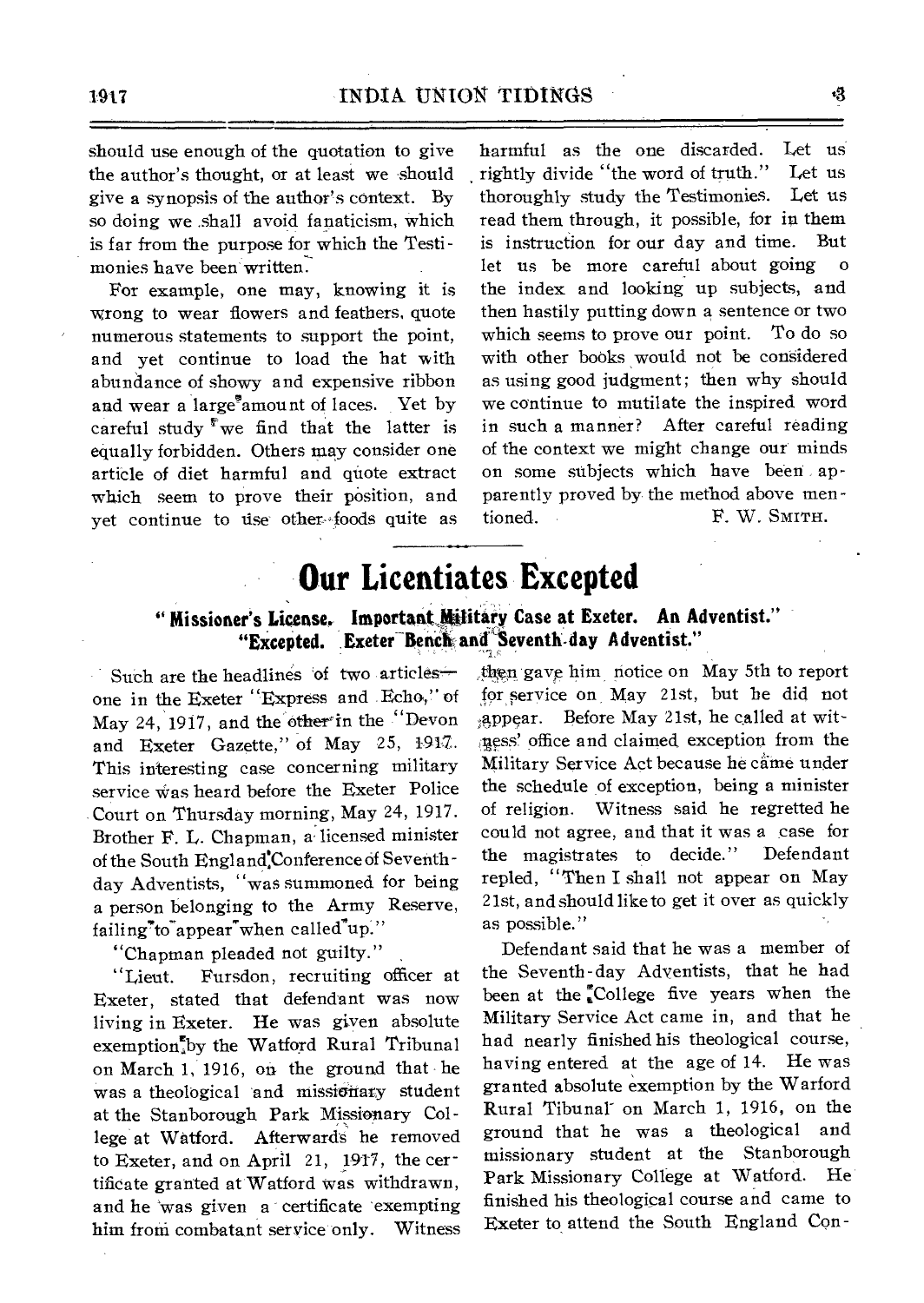ference of his denomination, and by that Conference was given his ministerial license. That was in May last year, and he produced his ministerial license, claiming that it "excepted" him from military service. He also produced his "Diploma" from the College showing he had completed his theological course.

Magistrate: "You mean you claim 'exemption.'" Defendant: "No, I claim `exception' under the Military Service Act, 1916, First Schedule, Section 1, Paragraph 4, under the word 'exceptions.'"

(This paragraph is as follows: " Men in holy orders or regular ministers of any religious denomination.")

Defendant said that since May, 1916, he had been wholly: engaged in ministerial The Watford Tribunal withdrew his absolute exemption certificate because they said they had no authority to decide his standing as a minister, and gave him exemption from combatant service. When he received his calling up notice he went at once to see Lieut. Fursdon.

Pastor S. G. Haughey, of Wandsworth Common, London, called by defendant, said he was president of the South England Conference of Seventh-day Adventists which issued to Chapman his ministerial license. Witness signed the certificate after it had been granted by the Conference session. The ministerial license granted to defendant was similar to those which had been granted by the denomination since its organization in 1863. Witness had himself been a minister of the denomination for over 25 years, and the wording of the license had been the same during that time. As a rule students entered the College when from 16 to 18 years of age, but exceptions had been made, and some who were younger had been permitted to enter. This was one of the exceptions. Defendant was a regular minister of the denomination, although not ordained. In answer to the Mayor witness said there were 700 members in the South England Conference. After carrying licen ses for about four years, we ordain our ministers.

The Mayor: Then the defendant is a layman?

Witness: No, he is supported by the Church, just the same as the other ministers, devoting his whole time to the ministry.

Mr. Champion (one of the Magistrates) : He is like a licensed reader of the Church of England?

Witness: No, like a curate of the Church of England. We defer ordination for about four years, like the Methodists.

Prosecuting Attorney: But you have two ministers in Exeter?

Witness: Yes, that is so.

Mayor: Two beside the defendant?

Witness: No, only one beside him.

Magistrate: What is the membership of your Exeter community?

Witness: I cannot giye the exact number but the defendant will be able to do so.

Defendant: Twenty-one.

Witness: The Exeter congregation have a meeting place at Belmont Hall. But the two ministers here look after other congregations in Plymouth, at Dawlish, and in Cornwall.

Mayor: Is the other minister in Exeter ordained?

Witness: Yes:

Mayor: Then .the defendant is the junior, the ordained minister being in charge?

Witness: That is so.

Mayor: IS the defendant permitted to take a full service?

Witness: Yes.

Magistrate : You have rites in'your denom ination — can defendant conduct these, as the Burial service, Holy Communion, etc.?

Witness: Yes, he is fully authorized by our denomination to conduct the Burial service, and may locally be permitted to conduct the Communion service. In fact he may, locally, be permitted to conduct all services except solemnizing of marriages.

Mayor: Then your ministers perform the rite of Holy Matrimony?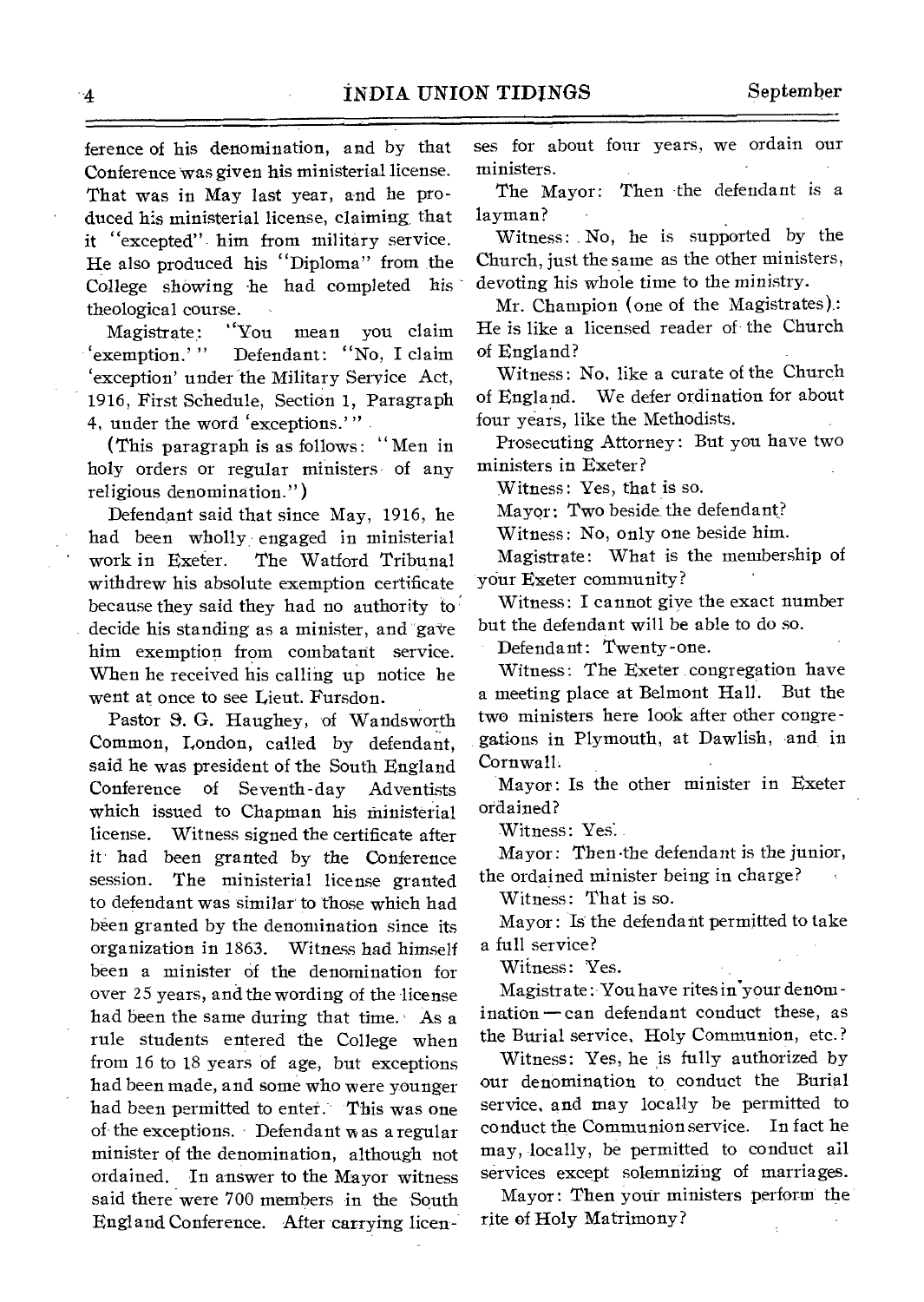Witness: Certainly. But like all nonconformist ministers, we can only do so in buildings licensed for marriages.

"The Mayor said that in face of the evidence the Bench -had no option but to rule that defendant was a regular minister of a recognized religion, and therefore entitled to exception from military service. The case would be dismissed."

We believe all our Ministers, Licentiates, Conference Workers, and Church Officers will be glad to preserve the account of this hearing. You will observe in reading the report that portions of the narrative are in quotations. These are quoted from one of the daily papers referred to at the beginning of the article. That portion not put in quotes has been put together from the two periodicals, together with my own knowledge of the hearing.

It may be of interest to our workers to look up in the Reference Department of the nearest Public Library, what is said about Seventh-day Adventists. Look up the word "Adventists" in the following works of reference, "Encyclopædia Brittanica," "Chamber's Encyclopædia," "The Catholic Encyclopdia," and 'The Century Dictionary." There are many other matters of interest that will help to prove that we are a recognized denomination. All our people ought to become familiar with these facts as we shall have need of them in the future.— *S. G. Haughey, in Missionary Worker.* 

"Let *us* not be disturbed in heart. The affairs of the world will be carried on-in future, as they have been in the past, by the foolishness of man and the wisdom of God."

*From a letter by Wordsworth.* 

**Increasing Efficiency** 

e çw

In these days when it seems so difficult to get workers out here to India from the homeland, would it not be well for us to give careful study to the subject of efficiency. If we could multiply" the efficiency of our present force would it not be even more advantageous than multiplying our numbers. The Lord has told us plainly how this can be done, and how, without any extra exertion we can increase the number of conversions in India one hundred fold. The secret is worthy of study.

"If we would humble ourselves before God, and be kind, courteous, and tenderhearted and pitiful, there would be one hundred conversions to the truth where now there is only one. But though professing to be converted we carry around with us a bundle of self that we regard as altogether too precious to be given up. It is our privilege to lay this burden at the feet of Christ, and in its place take the character and similitude of Christ. .. . Why do we not live in constant communion with Him, so that in our connection with one another we can speak and act kindly and courteously? Why do we not honour the Lord by manifesting tenderness and love for one another?"—Test. Vol. 9, p. 190.

It is in our contact with those in the lower walks of life that the test will come on the point mentioned in the above quotation, showing us where we are weak.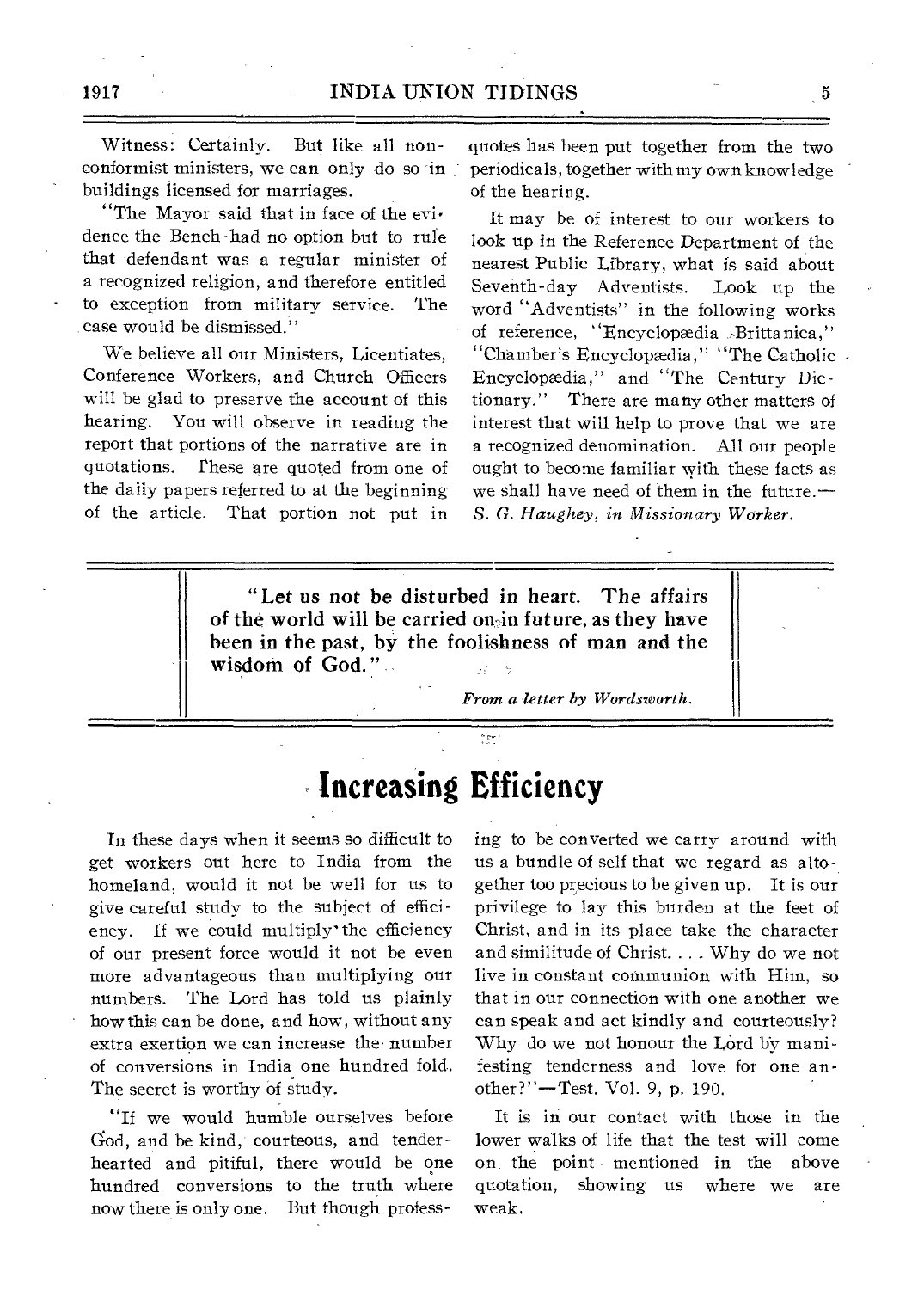## **Sabbath-School Report**

FOR SECOND QUARTER, 1917.

| No. Schools               |                | Membership | Average                    | Home<br>Attendance Dept. | Regular<br>Offerings |                  | 13th-Sabbath<br>Offerings |                  |                         |                              | Total     |                         |                         |
|---------------------------|----------------|------------|----------------------------|--------------------------|----------------------|------------------|---------------------------|------------------|-------------------------|------------------------------|-----------|-------------------------|-------------------------|
| Bengal Mission            |                |            |                            |                          |                      |                  |                           |                  |                         |                              |           |                         |                         |
| Calcutta (English)        |                | 60         | 51                         | 13                       | 157                  | 4                | 0                         | 73               | 0                       | 0                            | 230       | 4                       | 0                       |
| Cálcutta (Bengali)        |                | 56         | 47                         | 12                       | 37 10                |                  | $\mathbf 0$               |                  |                         |                              |           | 37 10                   | 0                       |
| East Bengal               |                | 53         | 45                         |                          | 3                    | $\mathbf 0$      | 6                         |                  |                         |                              | 3         | 0                       | 6                       |
| Karmatar                  |                | 54         | 45                         |                          | 16                   | $\mathbf 0$      | 0                         |                  |                         |                              | 16        | $\overline{\mathbf{0}}$ | 0                       |
| TOTAL                     | 4              | 223        | 188                        | 25                       | 213 14               |                  | 6                         | 73               | 0                       | 0                            | 286 14    |                         | 6                       |
| Bombay Mission            |                |            |                            |                          |                      |                  |                           |                  |                         |                              |           |                         |                         |
| Bombay                    |                | 23         | 19                         | -1                       | 106 11               |                  | 6                         |                  | 47 11                   | 9                            | 154       | 7                       | 3                       |
| Kalyan                    |                | 40         | 35                         |                          | 44                   | 1                | 0                         |                  |                         |                              | 44        | 1                       | 0                       |
| TOTAL                     | $\overline{2}$ | 63         | 54                         | 1                        | 150 12               |                  | 6                         |                  | 47 11                   | 9                            | 198       | 8                       | 3                       |
| Burma Mission             |                |            |                            |                          |                      |                  |                           |                  |                         |                              |           |                         |                         |
| Kammamaung                |                | 9          | 8                          |                          | 24                   | 13               | 3                         | 1                | $\overline{\mathbf{4}}$ | 6                            | 26        | 1                       | 9                       |
| Mandalay                  |                | 14         | 14                         | 7                        | 21                   | 0                | $\Omega$                  | 4                | 0                       | 0                            | 25        | $\Omega$                | $\bf{0}$                |
| Maymyo .                  |                | 7          | 6                          |                          | 49                   | $\mathbf 0$      | 9                         | $\boldsymbol{2}$ | 0                       | 0                            | 51        | $\mathbf 0$             | 9                       |
| Meiktila                  |                | 52         | 48                         |                          | 51                   | 9                | 9                         | 25               | $\Omega$                | 0                            | 76        | 9                       | .9                      |
| Monywa                    |                | 6          | 6                          |                          | 9                    | 10               | 6                         |                  |                         |                              |           | 910                     | 6                       |
| Rangoon (English)         |                | 31         | 24                         |                          | 96                   | 5                | 0                         | 145 13           |                         | 6                            | 242       | $\mathbf{2}$            | 6                       |
| Rangoon (Burmese)         |                | 8          | 7                          |                          | 10 12                |                  | 0                         | 25               | 0                       | 0                            |           | 35 12                   | 0                       |
| TOTAL                     | 7              | $127$ .    | 113                        | 7                        | 263                  | 3                | 3                         | 203              | $\overline{2}$          | $\Omega$                     | 466       | 5                       | 3                       |
| North India Mission       |                |            |                            |                          |                      |                  |                           |                  |                         |                              |           |                         |                         |
| Agra                      |                | 9          | 9                          |                          | 18                   | 0                | $\bf{0}$                  | 1                | 8                       | 0                            | 19        | 8                       | 0                       |
| Chuharkana                |                | 8          | 6                          |                          | 28                   | 7                | $\mathbf 0$               |                  |                         |                              | 28        | 7                       | 0                       |
| Garhwal                   |                | 35         | 23                         |                          | 12                   | $\mathbf{1}$     | 9                         |                  |                         |                              | 12        | $\mathbf{I}$            | 9                       |
| Hapur                     |                | 10         | $\frac{1}{2}$ 8            |                          | 8                    | 3                | 6                         | 1                | 2                       | 0                            | 9         | 5                       | 6                       |
| Lucknow                   |                | 25         | $\hat{\vec{\sigma}}$<br>17 | ءِ تي                    | 39                   | 14               | 6                         | 3                | 3                       | 9                            | 43        | $\overline{2}$          | 3                       |
| Mussooree                 |                | 50         | 44                         | 4                        | 198                  | 14               | $\overline{4}$            | 46               |                         | 5 11                         | 245       | $\overline{4}$          | 3                       |
| Najibabad                 |                | 24         | 19                         |                          | 14                   | 11               | $\Omega$                  |                  | 012                     | 6                            |           | 7                       | 6                       |
| Rae Bareli                |                | 5          | $\cdot$ 4                  |                          | 3                    | $\mathbf 0$      | 3                         |                  |                         |                              | 15<br>3   | 0                       |                         |
| Rae Bareli Out School     |                | 22         | 17                         |                          | 1                    | $\bf{2}$         | 3                         |                  |                         |                              | 1         | $\mathbf{2}$            | 3.<br>3                 |
| Simla                     |                | 41         | 33                         |                          |                      | $\overline{2}$   | 9                         |                  |                         |                              |           |                         |                         |
| TOTAL                     | 10             | 229        | 180                        | $\overline{\mathbf{4}}$  | 230<br>554           | 9                |                           | 77<br>130        | 9<br>9                  | 0<br>$\overline{\mathbf{2}}$ | 307 11    | $\overline{2}$          | 9<br>6                  |
|                           |                |            |                            |                          |                      |                  | $\overline{4}$            |                  |                         |                              | 685       |                         |                         |
| South India Mission       |                | 45         |                            |                          |                      |                  |                           |                  |                         |                              |           |                         |                         |
| Coimbatore                |                | 7          | 44                         |                          | 13                   | 4                | 4                         |                  | 1 14 10                 |                              | 15        | 3                       | $\boldsymbol{2}$        |
| Madras (English)          |                |            | 4                          |                          | 30                   | 4.11             |                           |                  |                         |                              | 30        | 4                       | 11                      |
| Madras (Tamil)            |                | 12<br>127  | 10                         |                          | $\mathbf 2$          | $\boldsymbol{2}$ | 3                         |                  |                         |                              | $\bf{2}$  | $\overline{2}$          | 3                       |
| Nazareth                  |                |            | 99                         |                          | $24^{\degree}14$     |                  | 2                         |                  |                         |                              |           | 24 14                   | 2                       |
| Nazareth Out Schools      |                | 5          | 5                          |                          |                      | 913              | $\overline{\mathbf{4}}$   |                  |                         |                              |           | 9 <sub>13</sub>         | $\overline{\mathbf{4}}$ |
| Neyyattinkara             |                | 47         | 24                         |                          | 7                    | 2                | 0                         | 15               | $\mathbf{0}$            | $\mathbf 0$                  | 22        | $^{\circ}$              | 0                       |
| Neyyattinkara Out Schools |                | 50         | 22                         |                          |                      |                  |                           |                  |                         |                              |           |                         |                         |
| Pondicherry               |                | 33<br>326  | 29                         |                          | 13                   | З                | 0                         |                  |                         |                              | 13        | 3                       | 0                       |
| TOTAL.                    | 8              |            | 237                        |                          | 100'12               |                  | $\mathbf 0$               |                  | 16 14 10                |                              | 117 10 10 |                         |                         |
| <b>GRAND TOTALS</b>       | 31             | 968        | 772                        | 37                       | 1283                 | 3                | 7                         | 471              | 5                       | 9                            | 1754      | 9                       | 4                       |

Agra 100 per cent Mussoorie 188 per cent Mandalay 100 *ft \*\*\** /\*\*\*<br>Mandalay 100 \*\*\* \*\*\* Kalyan 187 \*\*\* \*\*\* Monywa 100 **"** Example to Book to the Monywa 100 " " Pondicherry 87 " " - Nazareth Out School 100 " " Rangoon (Burmese) 87 " " -Coimbatore 97 " " Calcutta (English) 85 " Meiktila 92 " **"** Maymyo 85 **<sup>f</sup>***ft*  Meiktila 92 " "<br>Kamamaung 88 " "

 $\tau$  .

 $\bar{z}$ 

 $\cdot$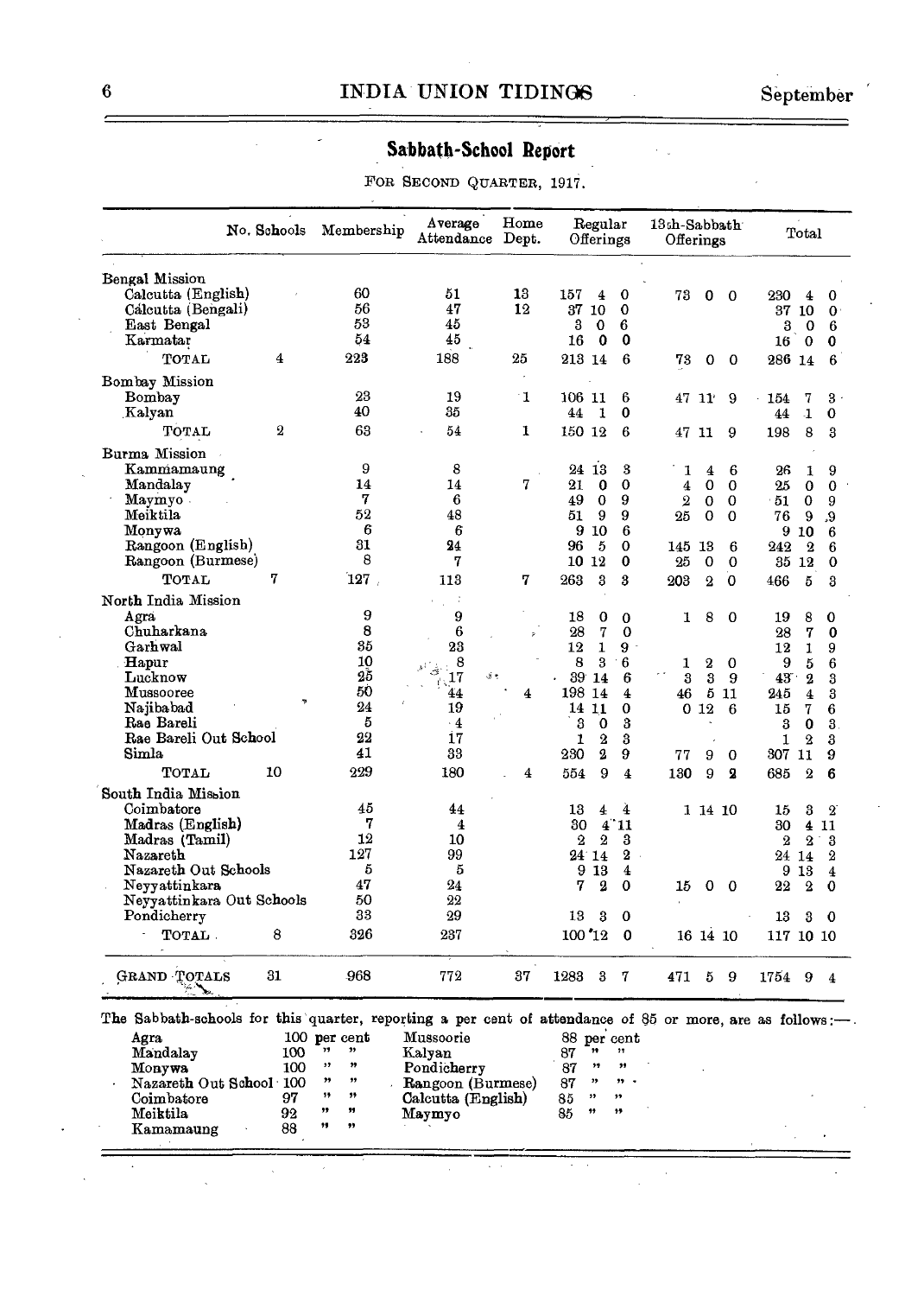## **Christ, The Reason of Hope for India**

(Concluded)

Continuing the article contributed by M. Sanjiva Rau, B. A., L. T., to the *\_Indian Interpreter,* the first part of which appeared in TIDINGS of June 15th, he says :—

"What is the use of wasting our love, our money, our energies, on these Christians, on these agricultural farms, on these industrials? This type of Christian is worth nothing. They are as bad as, sometimes worse than, non-Christians ! They are more hardened than they were before ; instead of the one devil, behold there have appeared seven. Come ! let us pack off.

"Shall we really pack off? Read Romans 2 with special emphasis on verses 3, 16, 21-24, which mean in modern language, 'You Christians are no better than *they* the heathen.' Have we not to admit that Paul's photographs are equally true of the things of to-day? What is the source of the insight and the courage of Paul, which enables him to call things as they are and face them as they are ? Notice the note of exultation in the New Testament, that at last the routine of vice and sin has met its match, a new and astonishing possibility has come within the reach of all. . . Yes, in Christ—that is the source of it all.

He says, 'Be not ashamed, I am not ashamed—pass on the Gospel to those<br>who can in their turn, pass it on. The who can, in their turn, pass it on. seeming wreck is not a real one ; remember Jesus—dead, but now alive for ever more on behalf of His Church! Notice<br>the indescribable tranquility which the indescribable tranquility which<br>breathes throughout the letter. Not breathes throughout the letter. one word of self-accusation for having admitted the masses into the Church with a view to Christianising them within the church.'

Mr. Rau then compares present conditions in the Christian churches of India with that of Israel. Commenting upon Isaiah 1: 9, "We 'should have been as

Sodom and we should have been like unto Gomorrah ;" Ezekiel 36 : 20, 23, "My Holy name is profaned among the heathen because of you :" and Jeremiah 18:12. "But they say There is no hope : for we will walk after our own devices, we will do every one stubbornness of his evil heart," he says :—

"No stronger words could be used to denote the lowest depths to which the chosen of God had sunk. Does it not signify that the prophets were experiencing the same hard facts, grappling with the same dark problems, as the Apostle did, as the missionaries of the twentieth century also do grapple in some of the That we are building the temple of God on the same foundation as that on which the prophets and apostles did ?

"Notice that Jehovah does not utter a single word of self-accusation for having followed His own missionary policy of Christianising the masses within the church, buying them and establishing them in the agricultural farms. There was nothing wrong in His missionary policy; all went wrong when the people themselves sinned against the love of Jehovah who was to them as a 'fond mother' holding them by the hands, teaching them to walk, and who though outraged by their sins cannot bear that the son should perish (Isa.  $1: 2-5$ ); or as a 'husband' offering the rejected love and pleading, and though stained by the wife's unfaithfulness, pursuing the adultress with entreaties.  $(Jer. 3: 1; 18: 12)$ .

"Enlarge your tent, lengthen your ropes, that the Gentiles may come in to you. (Isa. 54: 2) The prophet beholds and announces the Gentiles coming in like a flood, to dwell in the same tent with the people of whom he had to say that they have become like Sodom and Gomorrah. We of the twentieth century also hope the same thing as the prophet did. On what did the prophet, on what